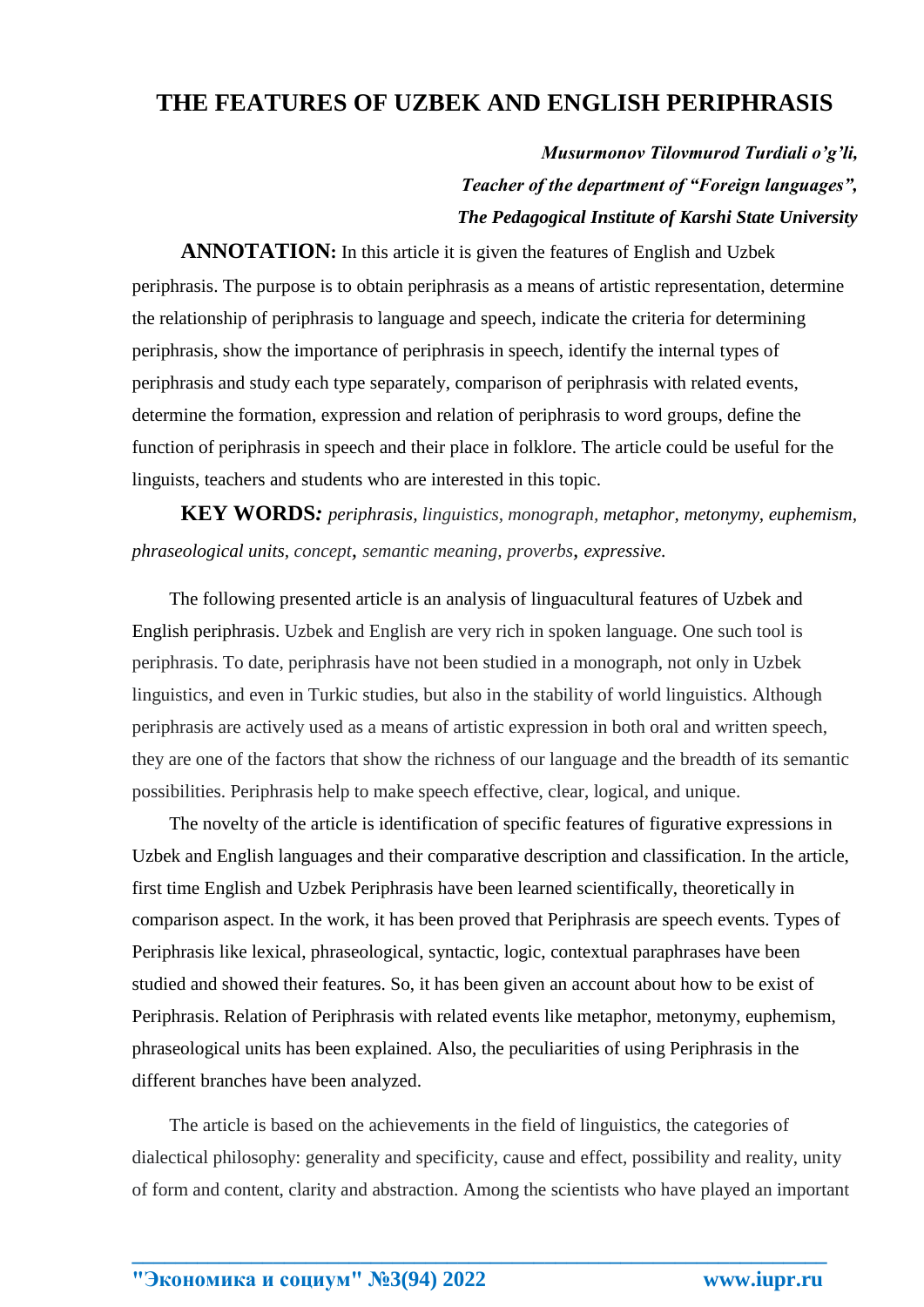role in the formation and generalization of theoretical concepts in world science are OA Akhmanova, GNMolojay, IBGolub, DERezental, AB Shapiro, AT Rubaylo, S. Usmanov, Sh. Rakhmatullaev , A.Khojiev, H.Nematov, R.Kungurov, R.Rasulov, Y.Tojiev, H.Shamsiddinov.

 The problem of periphrasis, which is one of the means of expression, which clearly shows the richness of the language, has not been the subject of special research not only in Uzbek linguistics, but also in general linguistics. However, there are some ideas about the periphrasis, albeit a small one, about its place in language and speech. In world linguistics - in the study of the Uzbek language, including the textbook "Stylistics of the

Uzbek language", the term is used as a periphrasis and is explained as follows.

 "Periphrasis is the process of describing people's names or other objects in a variety of words or phrases without saying them directly. This term is also called periphrasis and periphrasis In Professor A. Khodzhiev's "Explanatory Dictionary of Linguistic Terms" the term takes the form of a periphrasis, and "Narsa" is a stylistic device, which is expressed not by its name, but by a specific context, a characteristic feature of the situation. Example: like the queen of the field (corn), the cradle of the revolution (Leningrad).

 Scholars who have considered periphrasis, including A.T. Rubaylo, have studied periphrasis as one of the artistic means of language and understand it as a process of renaming. He emphasizes that the periphrasis phenomenon is formed by one of the methods of semantic transfer - the method of metonymy: *"Mы говорим Москва, но в известных случаях: столица трудяшихся всего мира, сердца страны сотсиолизма. Можно сказать военный парад, парад юности нашей Родины, физкултурный парад, демонстрация нашей несокрушимой мощи. Не трудно видеть, что такие выражения являются ни чем иным, как видом развёрнутый метонимии"*. At the same time, the scientist does not say anything about the metaphorical, synecdoche and functional methods of phrase formation. However, these methods of semantics also play an active role in the formation of periphrasis. Compare: cotton - white gold, television - blue screen, astronaut - astronaut, etc. It should also be noted that in periphrasis, the emphasis is not on renaming the word, but on revealing important features of the person, object, and event, and on increasing the word's power.

 In his special work on periphrasis, GN Molojay states: "Periphrasis are semantically indistinguishable phrases and sentences. They appear in the process of speaking to describe an object, a sign or a character, and at the same time to show their characteristics. " It should be noted that periphrasis consist not only of phrases and sentences, but also of words. For example: kosmonavt – fazogir (astranaut), pillakor – zarshunos(goldsmith).

 According to the definitions of periphrasis, they are meant to express the names of events by the characteristic sign of a particular speech situation. Thus, periphrasis are speech-situational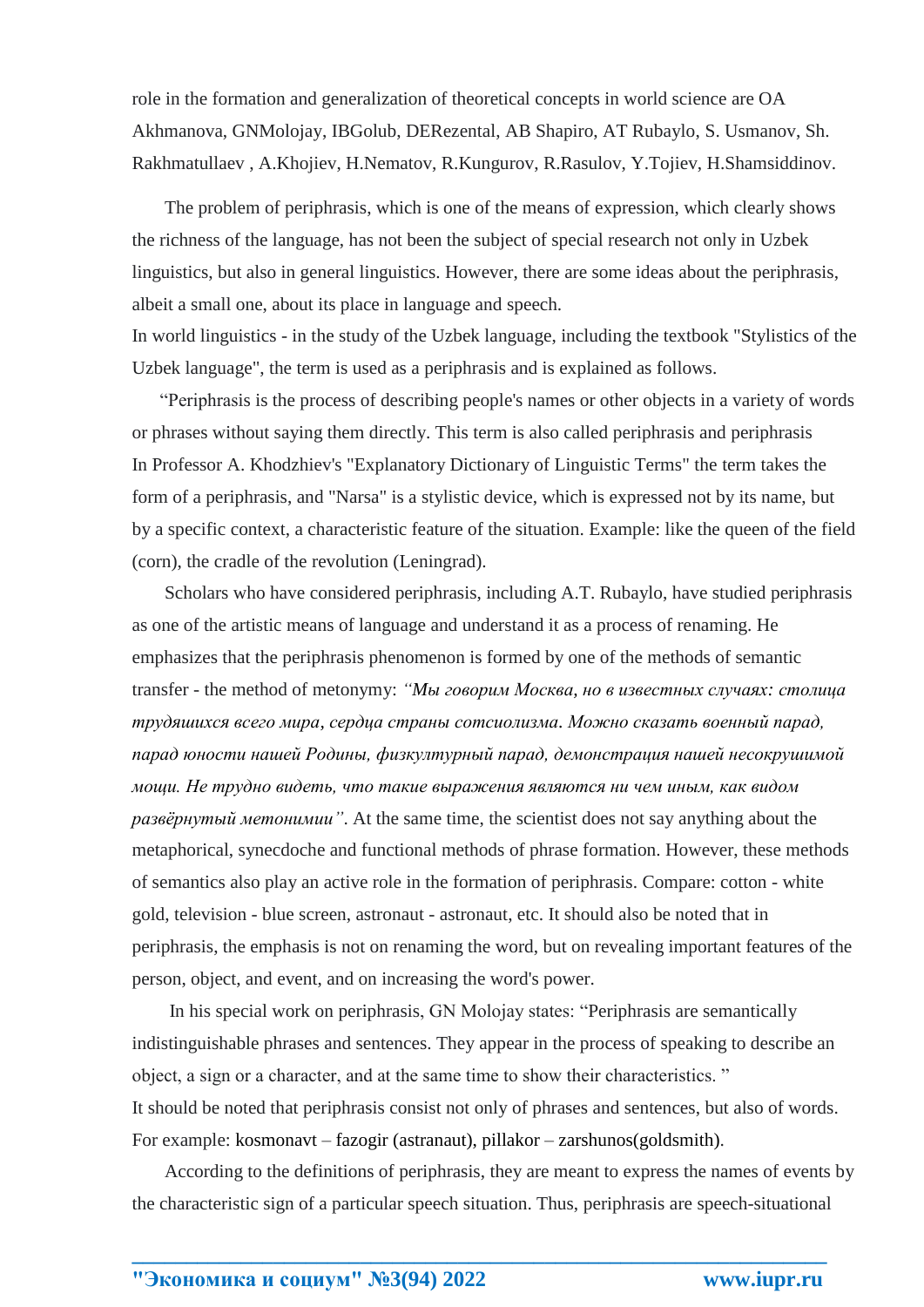units, and phraseological expressions are lexical units that already exist in the language and are ready to be used in the speech process. We compose periphrasis in the course of speech. Stable compounds are, as the name implies, stable in the language - a whole ready-made units. Stable compounds do not name objects or events. They are used only according to the condition of the objects. They are used only according to the condition of the objects. Periphrasis are called only figuratively. More precisely, periphrasis do not call a certain person, object, event by a permanent noun-nominative meaning, but by a descriptive name that clearly reveals their specific features. For example, cotton is white gold, wheat is gold, and oil is black gold. These descriptive terms do not exist as a unit of vocabulary. Because they are named in reference to a particular object. The dictionary gives the correct names of the objects: cotton (not white gold), oil (not black gold).

 From the above, periphrasis cannot be equated with direct connections. The basis of periphrasis is the logical comparison of two things or events in our minds that are close to each other in some way. For example, we call chess mental gymnastics. At the same time, the features of chess are compared with one of the sports - gymnastics. Gymnastics strengthens the human body. And chess serves to sharpen the mind, the thought. In this sense, they have in common with each other, similar in function. Thus, periphrasis are formed by considering the interrelationships and similarities of the two.

What are the criteria for periphrasis? What are these characters? In our opinion, these are: 1. No matter how many words are in a periphrasis, they are

The meaning must be based on a concept.

2. Between periphrasis and nouns

there must be semantic-logical closeness, coherence, connection.

3. Periphrasis are the properties of things, objects, concepts

it must be a descriptive and descriptive expression.

4. Periphrasis are ambiguous (contextual periphrasis).

5. Periphrasis have the features of emotional, expressive and figurative.

 Based on the above criteria, we analyze the following periphrasis, such as an earthquake - an underground storm, a newspaper - a mirror of life, shepherds - pastoral heroes, autumn - hazan season, cotton growers - white gold creators. These periphrasis represent only one concept, regardless of how many words they consist of. There is a semantic coherence between the words in the periphrasis and the key word. Each of the descriptive expressions has a common meaning. Compare, an underground storm. When there is a storm, objects move. Consequently, there is a semantic similarity between the words in the periphrasis of the underground storm. This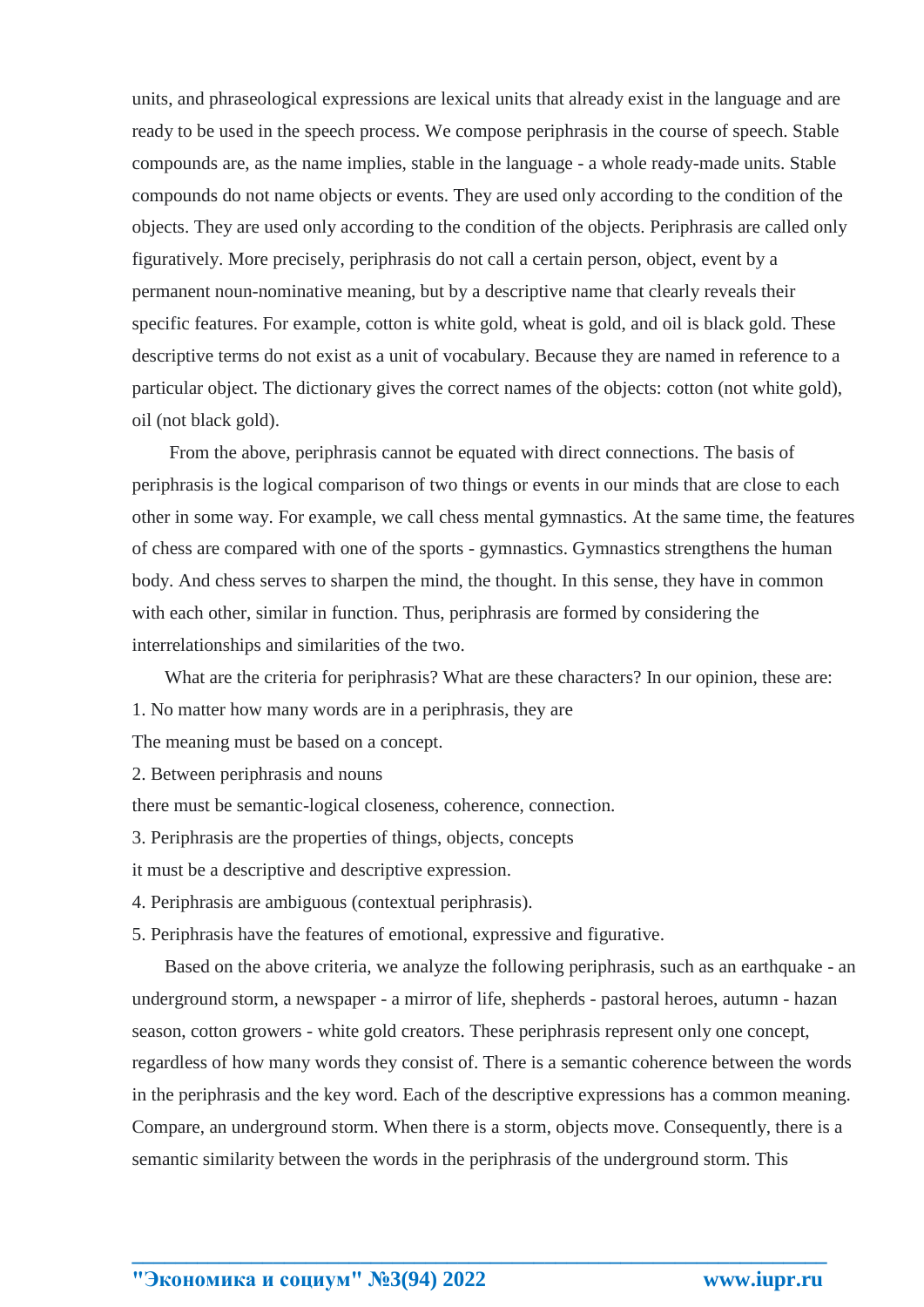periphrasis also clarifies the semantic meaning of the word earthquake. In other words, it describes an active process taking place underground. Also, the same periphrasis is ambiguous.

 In Dickens's novel Dombey and the Son, Halperin finds the following definition of the mother concept: *I understand you are poor, and wish to earn money by nursing the little boy, my son, who has been so prematurely deprived of what can never be replaced.* Here *what can never be replaced* is periphrasis.

 Examples of English periphrasis: **cap and gown (student), a gentleman of the long robe(lawyer), my better half (wife)** and others.

 The following environment is quoted from Sexton's novel "The Great Midland": **Stephanie saw the stacks of the steel mills, out of which jets of flame flickered up now and then into the blanket of smoke, which hung over them. Barometer of war, she thought.** *The barometer of* war is used instead of *steel mills* and provides an individual artistic assessment of how steelmakers play a role in enhancing a country's military capabilities.

 To sum up, periphrasis is one of the most complex linguistic phenomena. Sufficiently deep contradictions occur, first of all, in the field of conceptual and terminological apparatus of periphrasis. Periphrasis are formed when a word changes from its original meaning to a figurative one. Periphrasis perform different functions in speech. As a means of stylistic language, they can elevate speech and give it imagery; can enrich the content of the dictionary based on the requirements of the development of society; repetitions in speech allow you to avoid repetitions. Periphrasis can be used as a part of speech, as a cut, as a determiner, as a complement, as a case.

 Periphrasis are used not only in the language of the press, but also in riddles, proverbs and works of art. The use of periphrasis in riddles and proverbs is unique. If the name of the object described by the periphrasis is hidden in the riddles and it is necessary to find it, the proverbs say the name of the object and then give its descriptive expression, or first the descriptive expression and then the name of the object.

The use of periphrasis in fiction differs from that used in fiction. If periphrasis in a work of art describe an image or an event in terms of other features, then in journalism there is an additional evaluation of this feature, that is, a personal attitude.

 Periphrasis describe the names of people, animals, places and inanimate objects. They describe with emotional, expressive words or phrases. Periphrasis are speech events. Paraphrases take into consideration features, signs, situations what they describe. Periphrasis are one of the most complicated linguistic event. In other words, Paraphrase is a descriptive expression. Both English and Uzbek languages, Periphrasis are used for nation's customs and traditions, famous heroes, historical places, national dishes and animals…